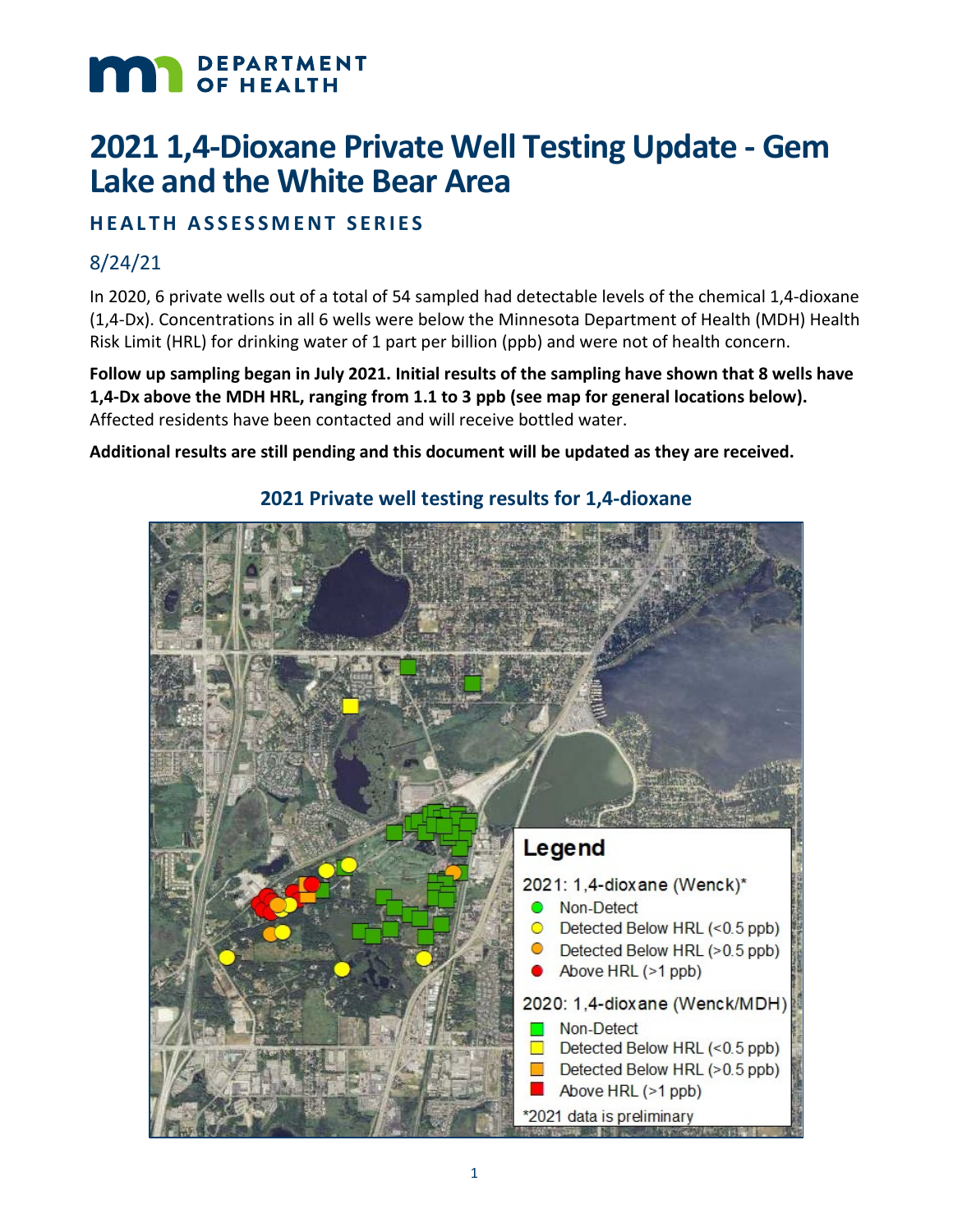#### 2021 1,4 - DIOXANE PRIVATE WELL TESTING UPDATE IN GEM LAKE AND THE WHITE BEAR AREA

## **July/August 2021 testing**

In December 2020, the Minnesota Pollution Control Agency (MPCA) directed Water Gremlin to submit a work plan to sample additional private wells within a one-mile radius of the Water Gremlin facility, including those wells with previous detections of 1,4-Dx. Water Gremlin's environmental consultant, Wenck, sent letters to 129 residents requesting access to collect and test a sample of their well water, including some homes just beyond the one-mile radius to include everyone along Goose Lake Rd, where 1,4-Dx was detected in 2020. Wenck received permission to sample the water from 49 wells on 48 properties.

MDH staff also collected samples at the same time as Wenck from 15 wells to verify testing results. These MDH-collected samples were analyzed at the MDH Public Health Laboratory and several of the sample results are still pending. The samples collected by Wenck were tested by Pace Analytical and results were reported directly to MPCA.

Sixteen wells are being resampled after a quality assurance/quality control issue was identified, so additional results will be forthcoming. MDH will also be collecting additional samples. Currently, results from 33 wells are available. Of those, 1,4-Dx was detected in 20 private well samples: 8 were above the HRL and 12 were below the HRL. The Public Health Lab reported similar results as the lab used by Water Gremlin.

## **1,4-Dioxane health risks**

The 1,4-Dx HRL of 1 ppb represents an amount of a contaminant that poses little or no health risk to those drinking the water daily for a lifetime, including sensitive or highly exposed people. 1,4-Dx is considered a likely human carcinogen, based on studies of animals exposed to very high amounts. Concentrations detected in well water in Gem Lake are just above the HRL and present a low health risk. 1,4-Dx breaks down quickly in the body and is eliminated within several days. For more information about 1,4-Dx exposure and health in Gem Lake, see [1,4-Dioxane in Private Wells -](https://www.health.state.mn.us/communities/environment/hazardous/docs/sites/ramsey/wgprtwellgemlake.pdf) Gem [Lake and the White Bear Area \(PDF\)](https://www.health.state.mn.us/communities/environment/hazardous/docs/sites/ramsey/wgprtwellgemlake.pdf) 

[\(https://www.health.state.mn.us/communities/environment/hazardous/docs/sites/ramsey/wgprtwe](https://www.health.state.mn.us/communities/environment/hazardous/docs/sites/ramsey/wgprtwellgemlake.pdf) [llgemlake.pdf\).](https://www.health.state.mn.us/communities/environment/hazardous/docs/sites/ramsey/wgprtwellgemlake.pdf)

## **Is the source known for 1,4-dioxane detected in private wells?**

The distribution of the 1,4-Dx detections in the private wells makes the source unclear. Additional sampling efforts to identify the source are ongoing. Samples of shallow groundwater (less than 100 feet below the ground surface) were collected from borings drilled on the Water Gremlin property as part of monitoring required in December 2019 and the summer of 2020. This monitoring showed 1,4- Dx at concentrations greater than the HRL.

In January and February 2020, MDH sampled 11 private wells, detecting 1,4-Dx below the HRL in 3 wells. Water Gremlin sampled 44 more private wells in July 2020, but detected 1,4-Dx in only 3 additional wells, also below the HRL. To better understand the occurrence, movement, and the source of 1,4-Dx in the area, additional data collection and analysis is required.

[**Note**: White Bear Lake city water was tested in March 2020 and no 1,4-Dx was detected.]